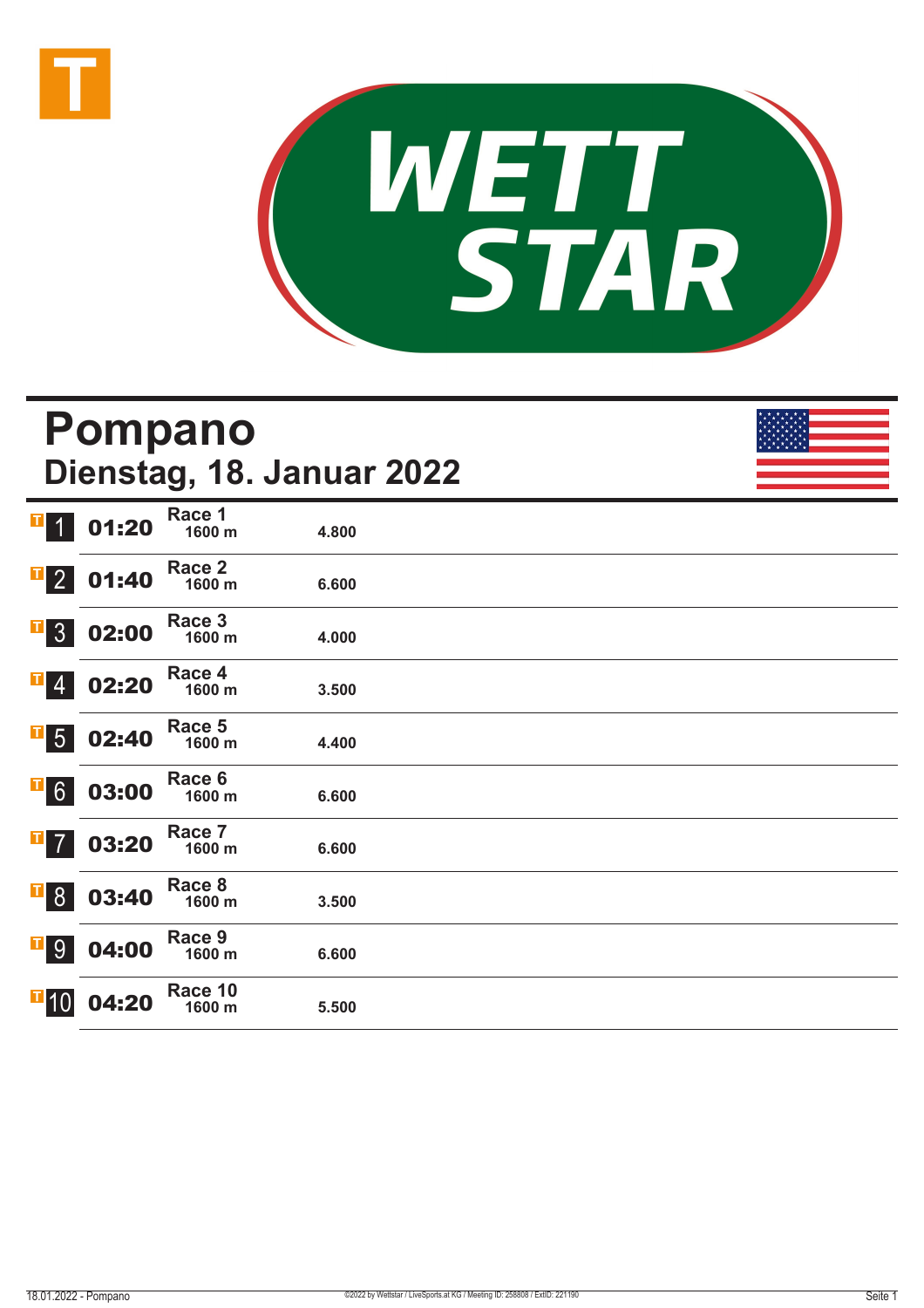| 18.01.2022<br>Pompano              | Rennen # | Seite ∠ |
|------------------------------------|----------|---------|
| <b>WANN STARTET IHR PEERD</b><br>. |          |         |

| A Wish For Wings      | 9  | Buddha Beach           |    | Elm Grove Maddy       | 5  | Jk Nowornever           |    | Prairie Midnight        |  |
|-----------------------|----|------------------------|----|-----------------------|----|-------------------------|----|-------------------------|--|
| Alaskan Seelster      |    | Carbon Cider           |    | Feelin American       |    | King Ragnar             | 10 | Princess Royal          |  |
| Americanation         |    | Caviart Richmond       |    | Fox Valley Tinka      |    | Lovable Lady            |    | <b>Reticent Hanover</b> |  |
| Another Beach Day     |    | <b>Caviart Skipper</b> |    | Freak On A Leash      |    | Lucky Ramsey            | 10 | Rope The Moon           |  |
| Apeeper Hanover       |    | Cc Big Boy Sam         |    | Fred And Roz          |    | Lyons Johnny            |    | Rousseau                |  |
| Arsenal               |    | Cheek This Out         | 10 | Gold Star Baron       | 10 | Mach West               |    | Sergeant Highway        |  |
| Art Nukem             |    | China Dream            |    | Goldstar Rockette     |    | Maior Houlihan          |    | Sir Shuffel             |  |
| Aspoonfulofsugar      |    | Cinderella Delight     |    | Hello Mr P            |    | Major Maid              |    | Sistasfaever            |  |
| Baby Got Back         | 8  | Come Get The Cash      |    | Hesallaboutdabass     |    | Maybe Ned               |    | Skyway Venus            |  |
| <b>Beach Forecast</b> | 10 | Dice Dice Baby         |    | How About Murph       | 9  | Mister Davtona N        |    | Spades It Is            |  |
| Beammeupscottie       |    | Dinky Dune             |    | Hurrikanekingcarlo    | 10 | Mittnage A Trois        |    | Sparkyfareyouwell       |  |
| Big Bad Baby          |    | Doyoukissfirstdate     |    | <b>Hypnotic Racer</b> |    | Modern Day Prince       |    | Steve Said              |  |
| Big Bank Hank         |    | Dragons Last           |    | Jadensmagicsteel      | 10 | On The Take             |    | Stirling Ensign         |  |
| Born Of Fire          |    | Eastender              |    | Jb's Boomerang        |    | Prairie Cougar          |    | Topville Rhonda         |  |
| Brushing Up           |    | Eataams Trauma         |    | Jemaxpo's Rockstar    |    | <b>Prairie Dutchess</b> |    | <b>Vicious Circle</b>   |  |
|                       |    |                        |    |                       |    |                         |    |                         |  |

### **WANN STARTET IHR JOCKEY / FAHRER...**

| 3,5,6,7,9,10<br><b>Andy Shetler</b>                                                                                                                                                                                                                                                                                                                                                                                                                                                                                    |                                                                |
|------------------------------------------------------------------------------------------------------------------------------------------------------------------------------------------------------------------------------------------------------------------------------------------------------------------------------------------------------------------------------------------------------------------------------------------------------------------------------------------------------------------------|----------------------------------------------------------------|
| 1,3,6,8,9,10<br>David Ingraham<br>1.6.8.10<br>David Miller<br>Corey Braden<br>2.10<br>Jacob Fox<br>Fern Paquet Jr<br>Gus Scarpias<br>8.9<br>1.2.3.4.5.7.8<br>3,4,5,6,7<br>Jim Brinson<br>Joseph Chindano Jr<br>John Macdonald<br>Joseph Sanzeri<br>4.10<br>Justin Huckabone<br>Ken Hollidav<br>7.9<br>5.8.10<br>Marvin Luna<br><b>Kevin Wallis</b><br>Patrizio Ancora<br>Robert Hoffman<br>Rick Plano<br>2.7.9<br>Ricky Macomber Jr<br>2.6<br>1,2,3,5,6,9,10<br>1,2,3,4,5,7,8<br>Tyler Jones<br><b>Wally Hennessey</b> | 1,2,3,6,7,8,9,10<br>1.4.8<br><b>Braxten Bovd</b><br>Bryce Fenn |

#### **WANN STARTET IHR TRAINER...**

| <b>Brandy Wine</b><br>Chet Poole Jr<br>Edgar Clarke<br>Jack Rice<br>Jan Repko<br>Jim Brinson<br>John Macdonald<br>Kelly Case<br>Luanna Beeson<br>Michael Deters<br>Rick Plano | 10<br>5,6,9<br>3.4<br>8.10<br>2.7.9 | Braxten Bovd<br>Dane Mav<br>Fannie Saul-Beaulieu<br>Jacob Fox<br>Jeffrey Byron<br>Jim Mc Donald<br>Joseph Chindano Jr<br>Lawrence Cooper<br>Marc Maior<br>Mike Simons<br>Robert Hoffman | 3,5<br>3.7<br>1,2,5,6 | Bryce Fenn<br>Daniel Gassien<br>Frankie Bambrick<br>Jake Huff<br>Jennifer Giuliani<br>Joe Pavia Jr<br>Joseph Sanzeri<br>Leopold Sawyers<br>Mark Liebowitz<br>Nicholas Coblentz<br>Robert Roesch | 1,4,8<br>1.4<br>4,10<br>3,6<br>4,8<br>10 <sup>°</sup> | Casandra Uppal<br>Don Cromer<br>Gus Scarpias<br>Jamie Macomber<br>Jennifer Sansone<br>John Hallett<br>Justin Huckabone<br>Louis Ginesi<br>Marvin Luna<br>Peter Blood<br>Ronald Best | 6,7<br>2.6<br>9. ا<br>7,9<br>10<br>3,4,10 |
|-------------------------------------------------------------------------------------------------------------------------------------------------------------------------------|-------------------------------------|-----------------------------------------------------------------------------------------------------------------------------------------------------------------------------------------|-----------------------|-------------------------------------------------------------------------------------------------------------------------------------------------------------------------------------------------|-------------------------------------------------------|-------------------------------------------------------------------------------------------------------------------------------------------------------------------------------------|-------------------------------------------|
| <b>Scott Nance</b><br><b>Tony Dinges</b>                                                                                                                                      |                                     | Stacey Mclenaghan                                                                                                                                                                       | 2,10                  | Tee Wine                                                                                                                                                                                        | 5.10                                                  | Tom Bigler                                                                                                                                                                          | 6                                         |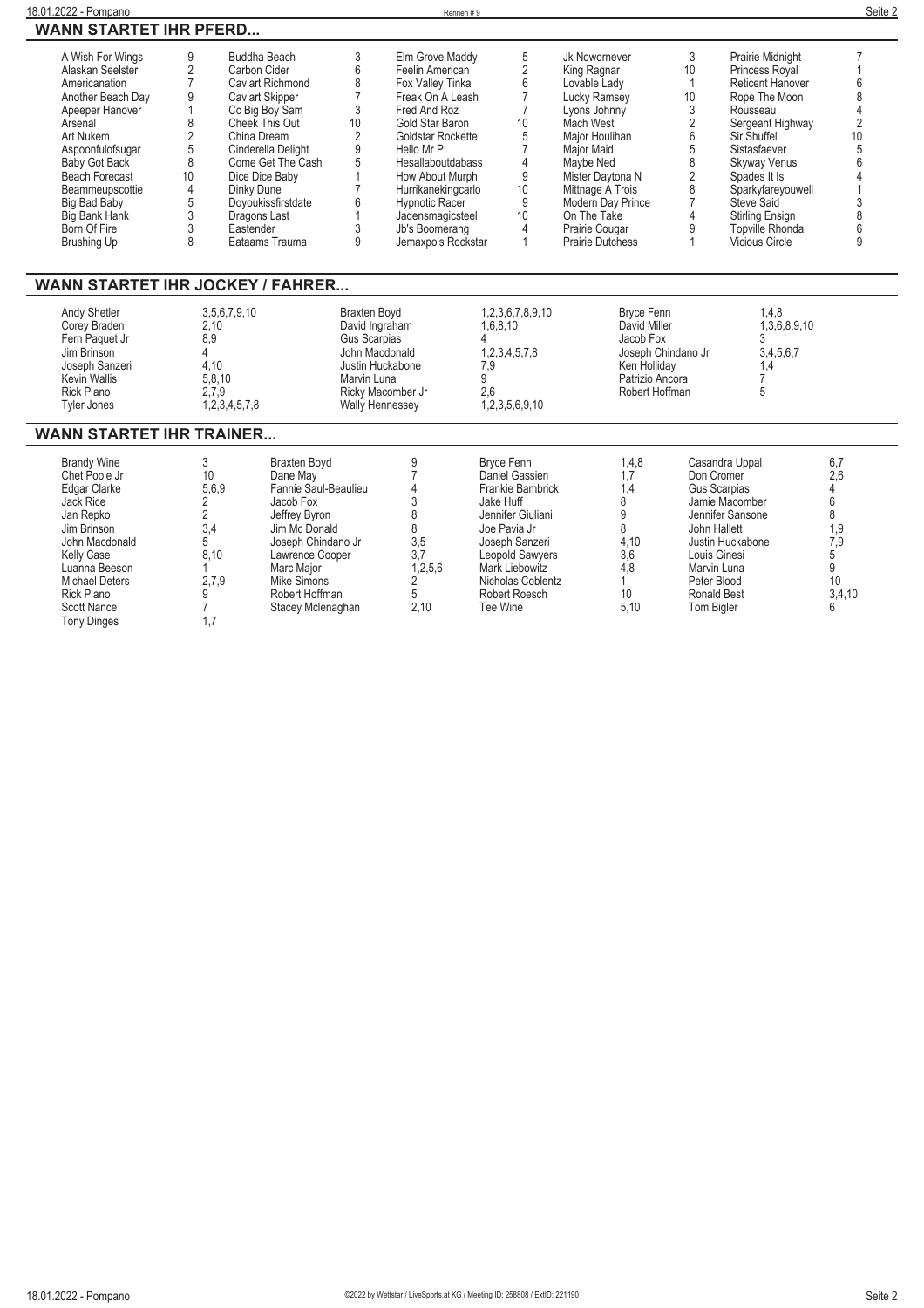**Race 1**

**Rennpreis: 4.800**

**1600 m 4.800** 

**1 01:20**

**FILLIES AND MARES NON WINNERS 2PM RACES LIFETIME|(FLORIDA BREDS 3PM) (NON WINNERS 1PM DRAW INSIDE) AE: NON|WINNERS \$12,000 LIFETIME BOYD PICKED 6 OVER 1** 

| 1600                            |                                                                                                                                                  |  |
|---------------------------------|--------------------------------------------------------------------------------------------------------------------------------------------------|--|
| И                               | <b>Princess Royal</b><br>4j. rotbraun S (Royel Millennium - Check This)<br>Trainer: Nicholas Coblentz                                            |  |
| 58.1                            | Besitzer: Amante Standardbreds Inc,D                                                                                                             |  |
| ML: 16,0                        | <b>Ken Holliday</b>                                                                                                                              |  |
| $\overline{\mathbf{2}}$<br>72.6 | <b>Lovable Lady</b><br>6j. grau S (Shadyshark Hanover - Gin Rickey)<br>Trainer: Luanna Beeson<br>Besitzer: Luanna K Beeson, Fort Laude           |  |
| ML: 13,0                        | <b>Tyler Jones</b>                                                                                                                               |  |
| 3<br>68.9                       | <b>Prairie Dutchess</b><br>4j. rotbraun S (Royel Millennium - Stonebridge<br>Trainer: Frankie Bambrick<br>Besitzer: Laurie Lee Poulin, Okeechobe |  |
| ML: 4,0                         | <b>David Miller</b>                                                                                                                              |  |
| 4<br>77.1                       | <b>Apeeper Hanover</b><br>4j. rotbraun S (He's Watching - Appleoosa Ha<br>Trainer: Tony Dinges<br>Besitzer: Mason E Shaw, Scenery Hill, P        |  |
| ML: 45,0                        | John Macdonald                                                                                                                                   |  |
| 5<br>65.8                       | <b>Dragons Last</b><br>4j. rotbraun S (Dragon Again - Tea Time)<br>Trainer: John Hallett<br>Besitzer: Rick Howles, Lake Orion, Mi                |  |
| ML: 45,0                        | <b>Wally Hennessey</b>                                                                                                                           |  |
| 6<br>68.0                       | <b>Dice Dice Baby</b><br>4j. rotbraun S (Rockincam - Miss Reba)<br>Trainer: Marc Major<br>Besitzer: Michael J Somerville, Boynton                |  |
| ML: 5,0                         | <b>Braxten Boyd</b>                                                                                                                              |  |
| 63.5                            | <b>Sparkyfareyouwell</b><br>4j. rotbraun S (Royel Millennium - Ember's Glo<br>Trainer: Bryce Fenn<br>Besitzer: Marah J Lee, Pompano Beach        |  |
| ML: 6,0                         | <b>Bryce Fenn</b>                                                                                                                                |  |
| 8<br>72.6                       | Jemaxpo's Rockstar<br>4j. rotbraun S (Big Jim - Sammartha Stewart)<br>Trainer: Daniel Gassien<br>Besitzer: Jemaxpo Racing Stable Llc, W          |  |
|                                 | David Ingraham                                                                                                                                   |  |
| ML: 16,0                        | Quoten:                                                                                                                                          |  |
| Ergebnis:                       |                                                                                                                                                  |  |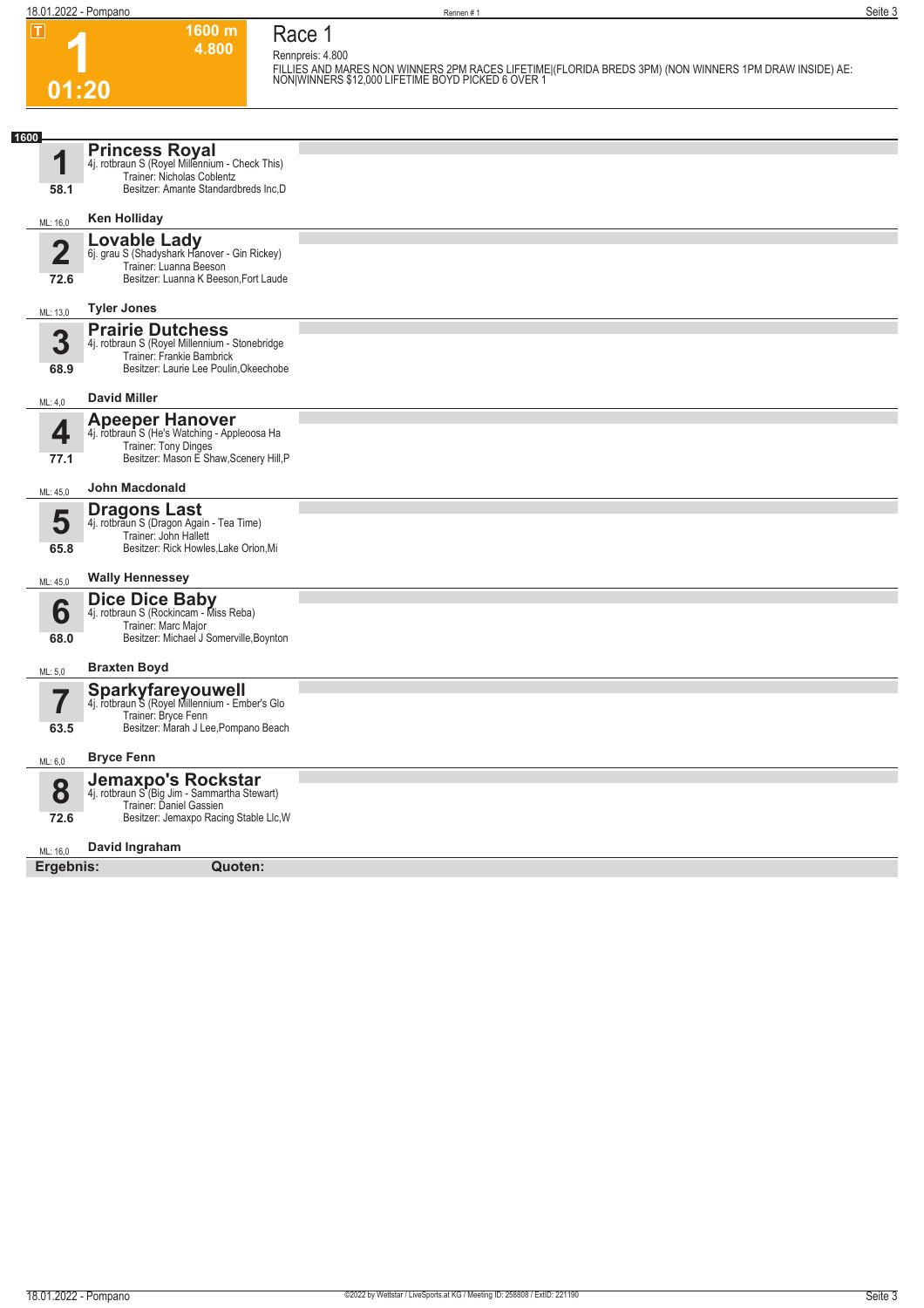**1600 m 6.600**  **Race 2 Rennpreis: 6.600**

**2**

|           |                                                                         | HORSES AND GELDINGS NON WINNERS \$3,500 LAST 5 STARTS |                              |              |                                        |                                                                                   |
|-----------|-------------------------------------------------------------------------|-------------------------------------------------------|------------------------------|--------------|----------------------------------------|-----------------------------------------------------------------------------------|
| 01:40     |                                                                         |                                                       |                              |              |                                        |                                                                                   |
|           |                                                                         |                                                       |                              |              |                                        |                                                                                   |
| 1600      | <b>Mach West</b>                                                        |                                                       |                              |              |                                        |                                                                                   |
| 1         | 6j. rotbraun W (Mach Three - Imawesternlady)                            |                                                       |                              |              |                                        |                                                                                   |
| 65.8      | Trainer: Michael Deters<br>Besitzer: Jarold B Hawks, Jeddo, Mi          |                                                       |                              |              |                                        |                                                                                   |
|           |                                                                         |                                                       |                              |              |                                        |                                                                                   |
| ML: 35,0  | <b>Wally Hennessey</b>                                                  |                                                       |                              |              |                                        |                                                                                   |
| 2         | <b>Alaskan Seelster</b><br>10j. rotbraun W (Stonebridge Regal - Aqua Ro |                                                       |                              |              |                                        |                                                                                   |
|           | Trainer: Marc Major                                                     |                                                       |                              |              |                                        |                                                                                   |
| 72.6      | Besitzer: Michael C & Diane N Norcros                                   |                                                       |                              |              |                                        |                                                                                   |
| ML: 8,0   | <b>Tyler Jones</b>                                                      |                                                       |                              |              |                                        |                                                                                   |
|           | <b>Feelin American</b>                                                  |                                                       |                              |              |                                        |                                                                                   |
| 3         | 7j. rotbraun W (Feelin Friskie - Lovely America<br>Trainer: Jan Repko   |                                                       |                              |              |                                        |                                                                                   |
| 86.2      | Besitzer: Jan E Repko, Delray Beach, Fl                                 |                                                       |                              |              |                                        |                                                                                   |
| ML: 7,0   | <b>Rick Plano</b>                                                       |                                                       |                              |              |                                        |                                                                                   |
|           | <b>Sergeant Highway</b><br>6j. grau W (Valentino - Sporty Sally)        |                                                       |                              |              |                                        |                                                                                   |
| 4         | Trainer: Don Cromer                                                     |                                                       |                              |              |                                        |                                                                                   |
| 68.0      | Besitzer: Don R Cromer, Pompano Bea                                     |                                                       |                              |              |                                        |                                                                                   |
|           | <b>Braxten Boyd</b>                                                     |                                                       |                              |              |                                        |                                                                                   |
| ML: 7,0   | <b>Art Nukem</b>                                                        |                                                       |                              |              |                                        |                                                                                   |
| 5         | 5j. rotbraun W (Artiscape - Mama Nukes)                                 |                                                       |                              |              |                                        |                                                                                   |
| 79.4      | Trainer: Stacey Mclenaghan<br>Besitzer: Corey J Braden, Ijamsville, Md  |                                                       |                              |              |                                        |                                                                                   |
|           |                                                                         |                                                       |                              |              |                                        |                                                                                   |
| ML: 55,0  | <b>Corey Braden</b>                                                     |                                                       |                              |              |                                        |                                                                                   |
| 6         | <b>China Dream</b><br>11j. rotbraun W (If I Can Dream - China Art)      | 09.08 Tgdn                                            | $\mathbf{2}$                 | 1600         | 6.0 Morrill James A                    | Idealmagic, Chinadream, Sircorbranztam                                            |
|           | Trainer: Jack Rice                                                      | 27.07 The Meadows                                     | 5                            | 1600         | 42.4 Miller Brett A                    | Limelightbeach, Bristolbay, Windsofchange                                         |
| 74.8      | Besitzer: Team Rice Racing Llc, Hambu                                   | 19.07 Tgdn<br>10.07 Br                                | 6<br>$\overline{\mathbf{2}}$ | 1600<br>1600 | 50,7 Marohn James<br>1,2 Morrillir Jim | Murderhewrote, Doowophanover, Stirlingca<br>Dreamondreamon, Chinadream, Jkpatriot |
| ML: 11,0  | <b>Ricky Macomber Jr</b>                                                | 28.06 Saratoga                                        | 3                            | 1600         | 19,3 Gregory Jeff                      | Bigboydreams, Jkpatriot, Chinadream                                               |
|           | <b>Mister Daytona N</b>                                                 |                                                       |                              |              |                                        |                                                                                   |
|           | 10j. grau H (American Ideal - Chara)<br>Trainer: Mike Simons            |                                                       |                              |              |                                        |                                                                                   |
| 77.1      | Besitzer: Albert P Abdala III, Thorndale,                               |                                                       |                              |              |                                        |                                                                                   |
| ML: 4,0   | <b>John Macdonald</b>                                                   |                                                       |                              |              |                                        |                                                                                   |
| Ergebnis: | Quoten:                                                                 |                                                       |                              |              |                                        |                                                                                   |
|           |                                                                         |                                                       |                              |              |                                        |                                                                                   |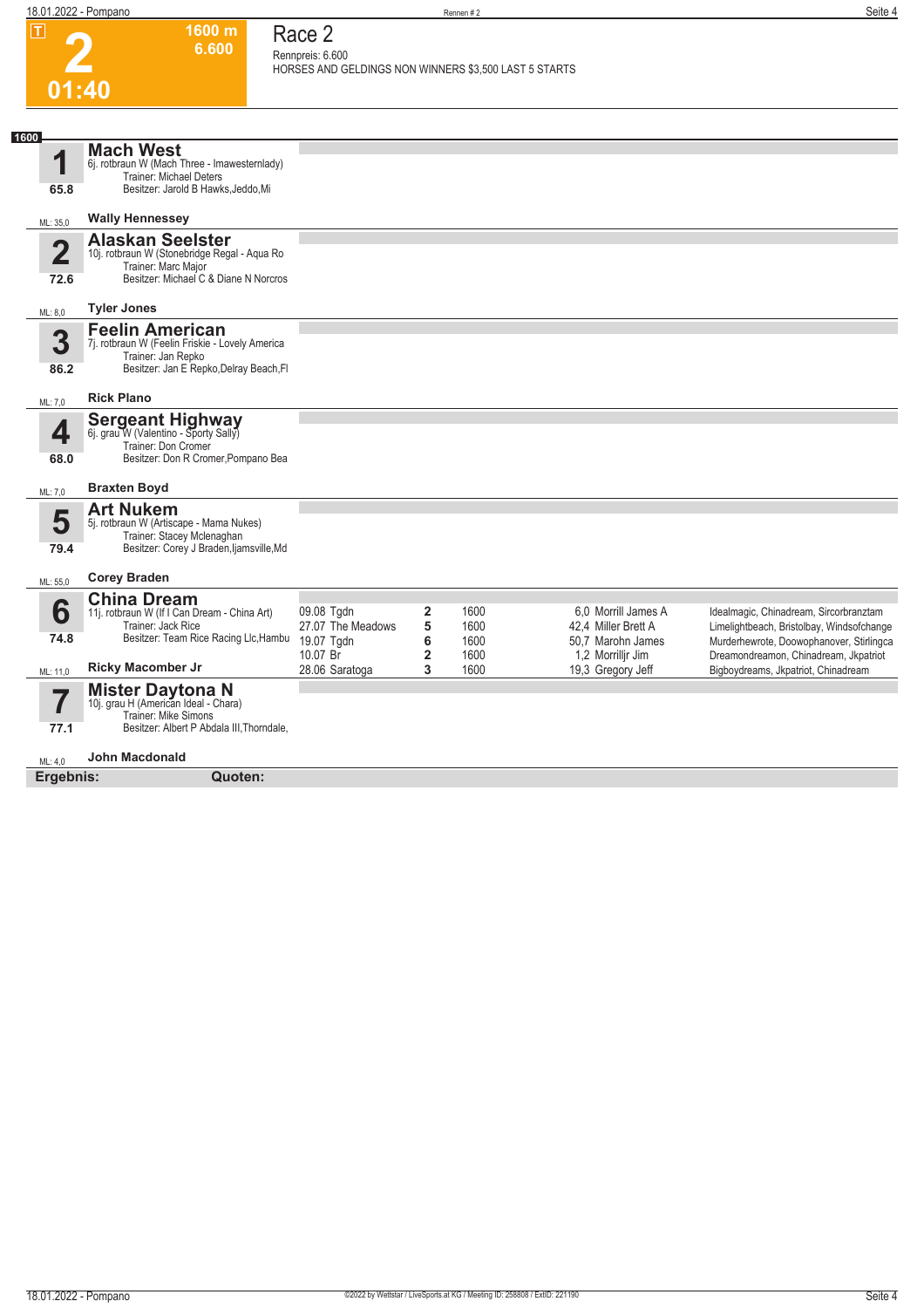

#### **Race 3 Rennpreis: 4.000**

**1600 m 4.000** 

**CLAIMING HANDICAP \$4,000 - \$5,500 MACDONALD PICKED 3|OVER 1** 

| 1600                            |                                                                                                                                                            |                                                                                      |                                                              |                              |                                                                                          |                                                                                                                                                                                    |
|---------------------------------|------------------------------------------------------------------------------------------------------------------------------------------------------------|--------------------------------------------------------------------------------------|--------------------------------------------------------------|------------------------------|------------------------------------------------------------------------------------------|------------------------------------------------------------------------------------------------------------------------------------------------------------------------------------|
| 1<br>81.6                       | Cc Big Boy Sam<br>12j. grau W (Nobleland Sam - Cc Biggirl Bretta<br>Trainer: Leopold Sawyers<br>Besitzer: Leopold E Sawyers, Wellingto                     | 02.10 Hop<br>19.09 Dela<br>14.09 Scd<br>10.09 Mtplr                                  | 4<br>5<br>$\overline{2}$<br>$\overline{2}$                   | 1600<br>1600<br>1600<br>1600 | 4.0 Bates Brandon L<br>54.7 Pierce Ronald D<br>1.1 Wrenn Ronnie H<br>,2 Batesony Gregory | Fearlesschip, Rivervalleypearl, Limashowoff<br>Thatfriskefeelin, Outdoorfever, Feelinlikawin<br>Foreverkissed, Ccbigboysam, Mylastchance<br>Foreverkissed, Ccbigboysam, Herecomess |
| ML: 16,0                        | <b>Andy Shetler</b>                                                                                                                                        | 03.09 Wseon                                                                          | 1                                                            | 1600                         | ,8 Batesonv Gregory                                                                      | Ccbigboysam, Foreverkissed, Herecomess                                                                                                                                             |
| $\overline{\mathbf{2}}$<br>72.6 | <b>Eastender</b><br>11j. rotbraun W (Cheyenne Rei - Eastside Bec<br>Trainer: Lawrence Cooper<br>Besitzer: Derrick D Cooper, Terry, Ms                      |                                                                                      |                                                              |                              |                                                                                          |                                                                                                                                                                                    |
| ML: 13,0                        | <b>Tyler Jones</b>                                                                                                                                         |                                                                                      |                                                              |                              |                                                                                          |                                                                                                                                                                                    |
| 3<br>77.1                       | Lyons Johnny<br>14j. rotbraun W (Mach Three - Renee's Queen<br>Trainer: Brandy Wine<br>Besitzer: Brandy L Wine, Vernon, Ny                                 | 07.12 Pompano Park<br>30.11 Pompano Park<br>16.11 Pompano Park<br>09.11 Pompano Park | 3<br>$\overline{\mathbf{2}}$<br>$\overline{\mathbf{2}}$<br>1 | 1600<br>1600<br>1600<br>1600 | 1,7 Hennessey Wally<br>2,8 Hennessey Wally<br>1.0 Hennessey Wally<br>1.1 Hennessey Wally | Thebestofjoel, Northerncompanion, Lyonsjo<br>Cruizinkc, Lyonsjohnny, Redhotyankee<br>Redhotyankee, Lyonsjohnny, Nomonkeysall<br>Lyonsjohnny, Nomonkeysallowed, Neptune             |
| ML: 4,0                         | John Macdonald                                                                                                                                             | 02.11 Pompano Park                                                                   | $\mathbf{2}$                                                 | 1600                         | 9.0 Hennessey Wally                                                                      | Panocchio, Lyonsjohnny, Specialstrides                                                                                                                                             |
| 4<br>65.8                       | <b>Buddha Beach</b><br>4j. rotbraun W (Somebeachsomewhere - Diva<br>Trainer: Jim Brinson<br>Besitzer: Elson L. Miller, Lagrange, In                        |                                                                                      |                                                              |                              |                                                                                          |                                                                                                                                                                                    |
| ML: 55,0                        | <b>Wally Hennessey</b>                                                                                                                                     |                                                                                      |                                                              |                              |                                                                                          |                                                                                                                                                                                    |
| 5<br>68.0                       | <b>Jk Nowornever</b><br>8j. rotbraun W (American Ideal - Jk Majorette)<br>Trainer: Jacob Fox<br>Besitzer: Jacob J Fox, Anderson, In<br><b>Braxten Boyd</b> |                                                                                      |                                                              |                              |                                                                                          |                                                                                                                                                                                    |
| ML: 8,0                         |                                                                                                                                                            |                                                                                      |                                                              |                              |                                                                                          |                                                                                                                                                                                    |
| 6<br>68.9                       | <b>Steve Said</b><br>10j. rotbraun W (Well Said - Dreamlands Latte<br>Trainer: Ronald Best<br>Besitzer: Alex Spinney, Old Orchard, Me                      |                                                                                      |                                                              |                              |                                                                                          |                                                                                                                                                                                    |
| ML: 3,0                         | <b>David Miller</b>                                                                                                                                        |                                                                                      |                                                              |                              |                                                                                          |                                                                                                                                                                                    |
| 7<br>68.0                       | <b>Born Of Fire</b><br>9j. rotbraun W (Dragon Again - Born Storytelle<br>Trainer: Joseph Chindano Jr<br>Besitzer: Fox Racing Inc, New York, Ny             |                                                                                      |                                                              |                              |                                                                                          |                                                                                                                                                                                    |
| ML: 5,0                         | Joseph Chindano Jr                                                                                                                                         |                                                                                      |                                                              |                              |                                                                                          |                                                                                                                                                                                    |
| 8<br>90.7                       | <b>Big Bank Hank</b><br>6j. grau W (Always A Virgin - Real Lady Katie)<br>Trainer: Jacob Fox<br>Besitzer: Jacob J Fox, Anderson, In; Jen                   |                                                                                      |                                                              |                              |                                                                                          |                                                                                                                                                                                    |
|                                 | <b>Jacob Fox</b>                                                                                                                                           |                                                                                      |                                                              |                              |                                                                                          |                                                                                                                                                                                    |
| ML: 16,0<br>Ergebnis:           | Quoten:                                                                                                                                                    |                                                                                      |                                                              |                              |                                                                                          |                                                                                                                                                                                    |
|                                 |                                                                                                                                                            |                                                                                      |                                                              |                              |                                                                                          |                                                                                                                                                                                    |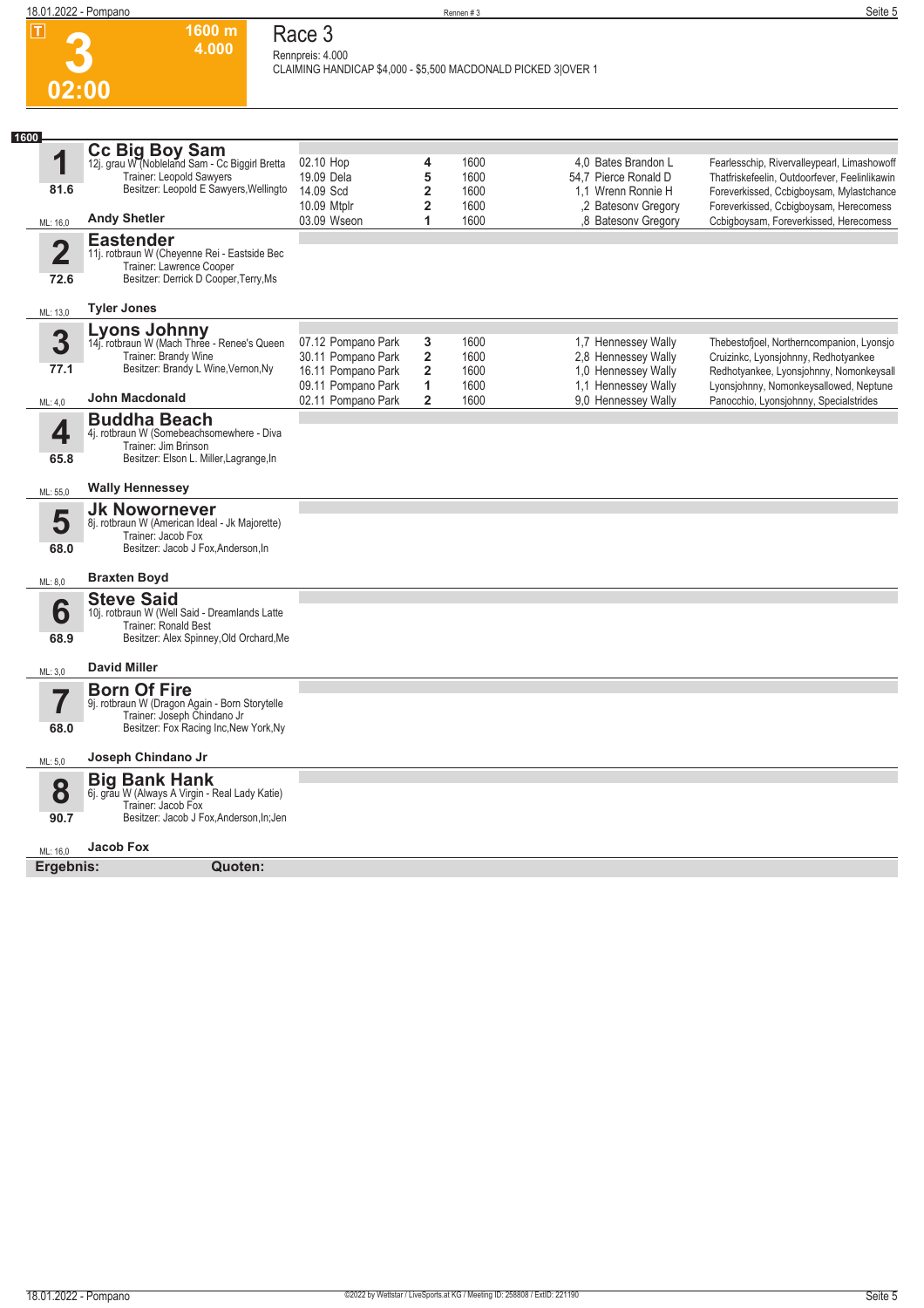| $ \mathsf{T} $                  | 1600 m<br>3.500                                                                                                                                 | Race 4<br>Rennpreis: 3.500                       |                  |                              | TRACKMASTER RATING OF 71 OR LESS AE: NON WINNERS \$800 LAST 5 STARTS AE: NON WINNERS 1PM LIFETIME<br>(DRAW INSIDE) |                                                                                                                                                                            |
|---------------------------------|-------------------------------------------------------------------------------------------------------------------------------------------------|--------------------------------------------------|------------------|------------------------------|--------------------------------------------------------------------------------------------------------------------|----------------------------------------------------------------------------------------------------------------------------------------------------------------------------|
| 02:20                           |                                                                                                                                                 |                                                  |                  |                              |                                                                                                                    |                                                                                                                                                                            |
|                                 |                                                                                                                                                 |                                                  |                  |                              |                                                                                                                    |                                                                                                                                                                            |
| 1600<br>1<br>102.1              | <b>Spades It Is</b><br>4j. grau W (Real Desire - Just Got Lucky)<br>Trainer: Jim Brinson<br>Besitzer: Kathy J Montgomery, Mt Sterli             |                                                  |                  |                              |                                                                                                                    |                                                                                                                                                                            |
| ML: 45,0                        | <b>Jim Brinson</b>                                                                                                                              |                                                  |                  |                              |                                                                                                                    |                                                                                                                                                                            |
| $\overline{\mathbf{2}}$<br>72.6 | Y S Joe<br>10j. kastanie W (Mach Three - Miss Far West)<br>Trainer: Fannie Saul-Beaulieu<br>Besitzer: Fannie L Saul-Beaulieu, Marg              |                                                  |                  |                              |                                                                                                                    |                                                                                                                                                                            |
| ML: 16,0                        | <b>Tyler Jones</b>                                                                                                                              |                                                  |                  |                              |                                                                                                                    |                                                                                                                                                                            |
| 3<br>63.5                       | Jb's Boomerang<br>6j. rotbraun W (Royel Millennium - Ember's Gl<br>Trainer: Bryce Fenn<br>Besitzer: Marah J Lee, Pompano Beach                  |                                                  |                  |                              |                                                                                                                    |                                                                                                                                                                            |
| ML: 45,0                        | <b>Bryce Fenn</b>                                                                                                                               |                                                  |                  |                              |                                                                                                                    |                                                                                                                                                                            |
| 4<br>63.5                       | <b>Hesallaboutdabass</b><br>6j. schwarz W (He's All That - Southern Angel<br>Trainer: Joseph Sanzeri<br>Besitzer: Joseph C Sanzeri, Fort Lauder |                                                  |                  |                              |                                                                                                                    |                                                                                                                                                                            |
| ML: 3,0                         | Joseph Sanzeri                                                                                                                                  |                                                  |                  |                              |                                                                                                                    |                                                                                                                                                                            |
| 5<br>77.1                       | <b>Rousseau</b><br>6j. rotbraun W (Sportswriter - Heroine Hanover<br>Trainer: Frankie Bambrick<br>Besitzer: Lee A Clarke, Buxton, Me            |                                                  |                  |                              |                                                                                                                    |                                                                                                                                                                            |
| ML: 8,0                         | <b>John Macdonald</b>                                                                                                                           |                                                  |                  |                              |                                                                                                                    |                                                                                                                                                                            |
| 6<br>104.3                      | <b>Warrawee Victor</b><br>5j. rotbraun W (Sweet Lou - Warrawee Koine)<br>Trainer: Gus Scarpias<br>Besitzer: Gus G Scarpias, Massapequa          |                                                  |                  |                              |                                                                                                                    |                                                                                                                                                                            |
| ML: 11,0                        | <b>Gus Scarpias</b>                                                                                                                             |                                                  |                  |                              |                                                                                                                    |                                                                                                                                                                            |
| 68.0                            | <b>On The Take</b><br>7j. rotbraun W (Mach Three - Everybreathutak<br>Trainer: Mark Liebowitz<br>Besitzer: Phyllis A & Mark S Liebowitz,        |                                                  |                  |                              |                                                                                                                    |                                                                                                                                                                            |
| ML: 16,0                        | Joseph Chindano Jr                                                                                                                              |                                                  |                  |                              |                                                                                                                    |                                                                                                                                                                            |
| 8<br>58.1                       | <b>Beammeupscottie</b><br>12j. rotbraun W (Rustler Hanover - Hop Irish)<br>Trainer: Ronald Best<br>Besitzer: Kenneth A Spinney II, Old Orc      | 02.11 Rcr<br>19.10 Rcr<br>12.10 Rcr<br>05.10 Rcr | 6<br>4<br>2<br>2 | 1600<br>1600<br>1600<br>1600 | 2,3 Davisjr Eddie<br>1,6 Davisjr Eddie<br>2,7 Davisjr Eddie<br>1,8 Davisjr Eddie                                   | Tidewatertitan, Realimpulsive, Rockweiller<br>Bossanovababy, Tidewatertitan, Makersmac<br>Bossanovababy, Beammeupscottie, Makers<br>Bossanovababy, Beammeupscottie, Tidewa |
| ML: 9,0                         | <b>Ken Holliday</b>                                                                                                                             | 28.09 Rcr                                        | 1                | 1600                         | 7,5 Davisjr Eddie                                                                                                  | Beammeupscottie, Bossanovababy, Tidewa                                                                                                                                     |
| Ergebnis:                       | Quoten:                                                                                                                                         |                                                  |                  |                              |                                                                                                                    |                                                                                                                                                                            |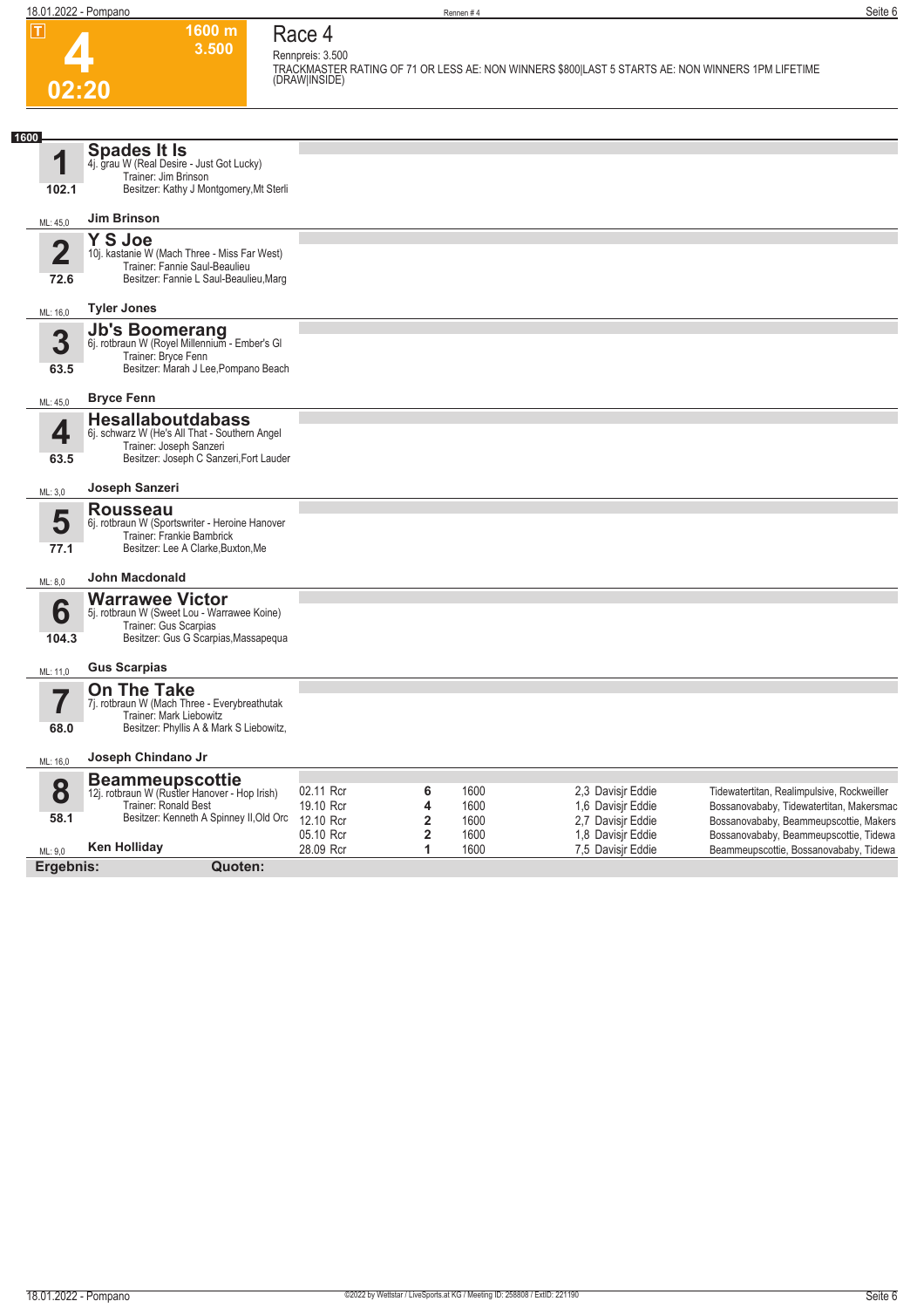**5 02:40**

### **Race 5 Rennpreis: 4.400**

**1600 m 4.400** 

**FILLIES AND MARES NON WINNERS \$2,050 LAST 5 STARTS NO.|4 ASPOONFULOFSUGAR FIRST TIME LASIX** 

| 1600                    |                                                                                                                                            |                                          |                                     |                                              |                                                                                      |
|-------------------------|--------------------------------------------------------------------------------------------------------------------------------------------|------------------------------------------|-------------------------------------|----------------------------------------------|--------------------------------------------------------------------------------------|
| 1                       | <b>Major Maid</b><br>7j. rotbraun S (Art Major - Bridesmaid Hanover<br>Trainer: Joseph Chindano Jr                                         |                                          |                                     |                                              |                                                                                      |
| 68.0                    | Besitzer: Anthony J Evgenikos, St. John                                                                                                    |                                          |                                     |                                              |                                                                                      |
| ML: 10,0                | Joseph Chindano Jr                                                                                                                         |                                          |                                     |                                              |                                                                                      |
| $\overline{\mathbf{2}}$ | <b>Come Get The Cash</b><br>7j. grau S (Western Terror - Tootsie J)<br>Trainer: John Macdonald                                             |                                          |                                     |                                              |                                                                                      |
| 77.1                    | Besitzer: John A Macdonald, Pompano                                                                                                        |                                          |                                     |                                              |                                                                                      |
| ML: 3,0                 | John Macdonald                                                                                                                             |                                          |                                     |                                              |                                                                                      |
| 3<br>68.0               | <b>Big Bad Baby</b><br>8j. rotbraun S (Big Bad John - Scootin N Cruisi<br>Trainer: Robert Hoffman<br>Besitzer: Robert W Hoffman, Coconut C |                                          |                                     |                                              |                                                                                      |
| ML: 16,0                | <b>Robert Hoffman</b>                                                                                                                      |                                          |                                     |                                              |                                                                                      |
| 4<br>72.6               | Aspoonfulofsugar<br>4j. rotbraun S (Rollwithitharry - Sugar Booger)<br>Trainer: Marc Major<br>Besitzer: Michael C & Diane N Norcros        |                                          |                                     |                                              |                                                                                      |
| ML: 8,0                 | <b>Tyler Jones</b>                                                                                                                         |                                          |                                     |                                              |                                                                                      |
|                         | <b>Goldstar Rockette</b>                                                                                                                   |                                          |                                     |                                              |                                                                                      |
| 5                       | 12j. rotbraun S (Rock On - Tony's Silveraider)<br>Trainer: Louis Ginesi                                                                    | 18.12 Pompano Park<br>08.12 Pompano Park | 1600<br>4<br>unpl 1600              | 6,1 Mc Nichol Mickey                         | Icumisty, Realnicegirl, Shesbadtothebone                                             |
| 65.8                    | Besitzer: Louis Ginesi, Deerfield Beach,                                                                                                   | 08.12 Pompano Park                       | unpl 1600                           |                                              | Delrayprincess, Icumisty, Onefinediamond<br>Delrayprincess, Icumisty, Onefinediamond |
| ML: 45,0                | <b>Kevin Wallis</b>                                                                                                                        | 24.11 Pompano Park<br>18.11 Pompano Park | $\overline{2}$<br>1600<br>4<br>1600 | 10,3 Mc Nichol Myles<br>6,2 Mc Nichol Mickey | Delrayprincess, Goldstarrockette, Fulloffam<br>Icumisty, Delrayprincess, Fulloffame  |
| 6<br>81.6               | <b>Elm Grove Maddy</b><br>7j. rotbraun S (Stonebridge Terror - Elm Grove<br>Trainer: Edgar Clarke<br>Besitzer: Edgar R Clarke, Nichols, Ny |                                          |                                     |                                              |                                                                                      |
| ML: 11,0                | <b>Andy Shetler</b>                                                                                                                        |                                          |                                     |                                              |                                                                                      |
|                         | <b>Sistasfaever</b><br>4j. rotbraun S (Always A Virgin - Hey Soul Sist<br>Trainer: Tee Wine                                                |                                          |                                     |                                              |                                                                                      |
| 65.8                    | Besitzer: Lynchris Llc, Cynthiana, Ky                                                                                                      |                                          |                                     |                                              |                                                                                      |
| ML: 35,0                | <b>Wally Hennessey</b>                                                                                                                     |                                          |                                     |                                              |                                                                                      |
| Ergebnis:               | Quoten:                                                                                                                                    |                                          |                                     |                                              |                                                                                      |
|                         |                                                                                                                                            |                                          |                                     |                                              |                                                                                      |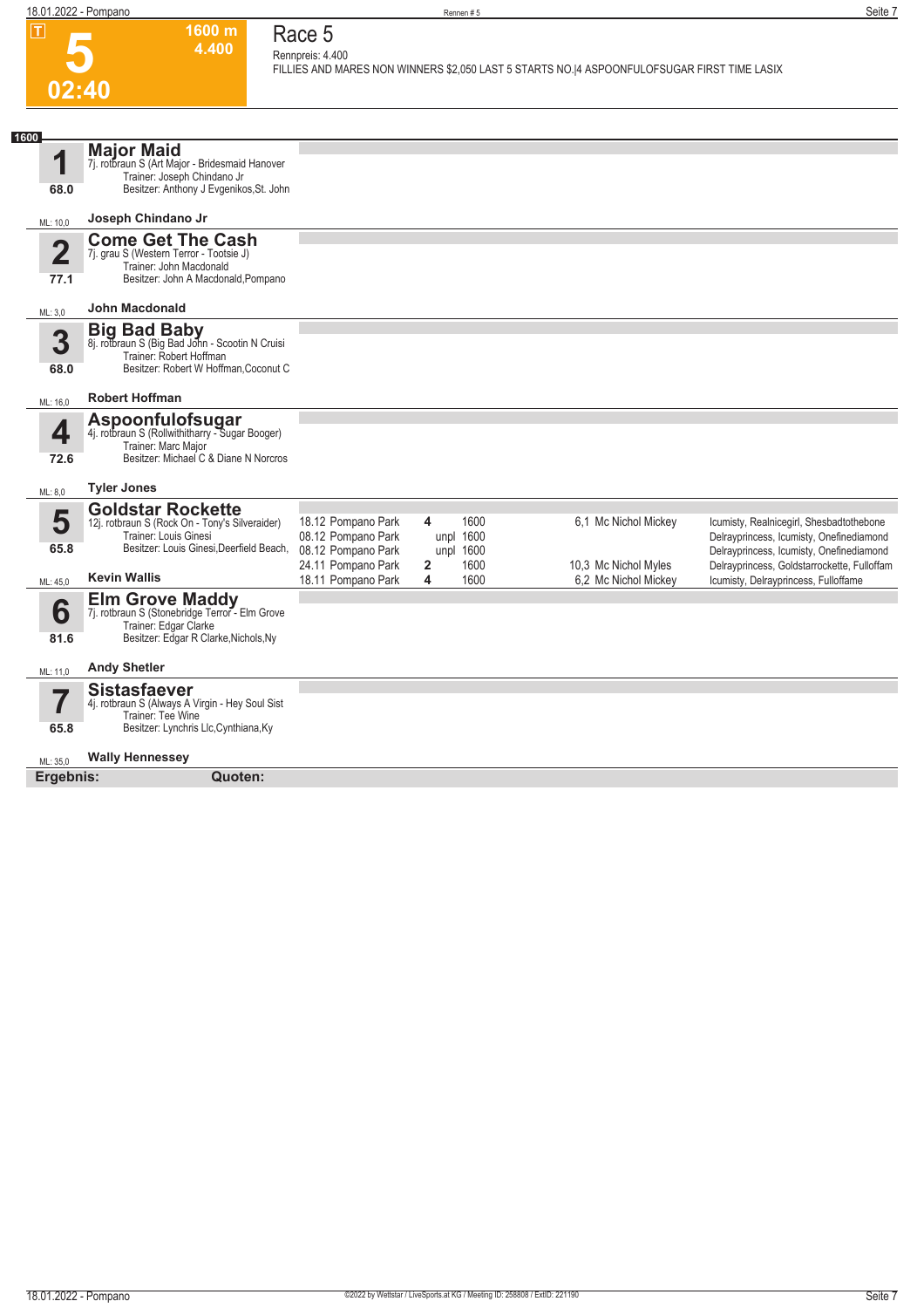**6**

**6.600 Race 6 Rennpreis: 6.600**

**1600 m**



Besitzer: Haucks Racing Stables,Ander

#### $MI \cdot 40$ **Wally Hennessey**

**Ergebnis: Quoten:**

**65.8**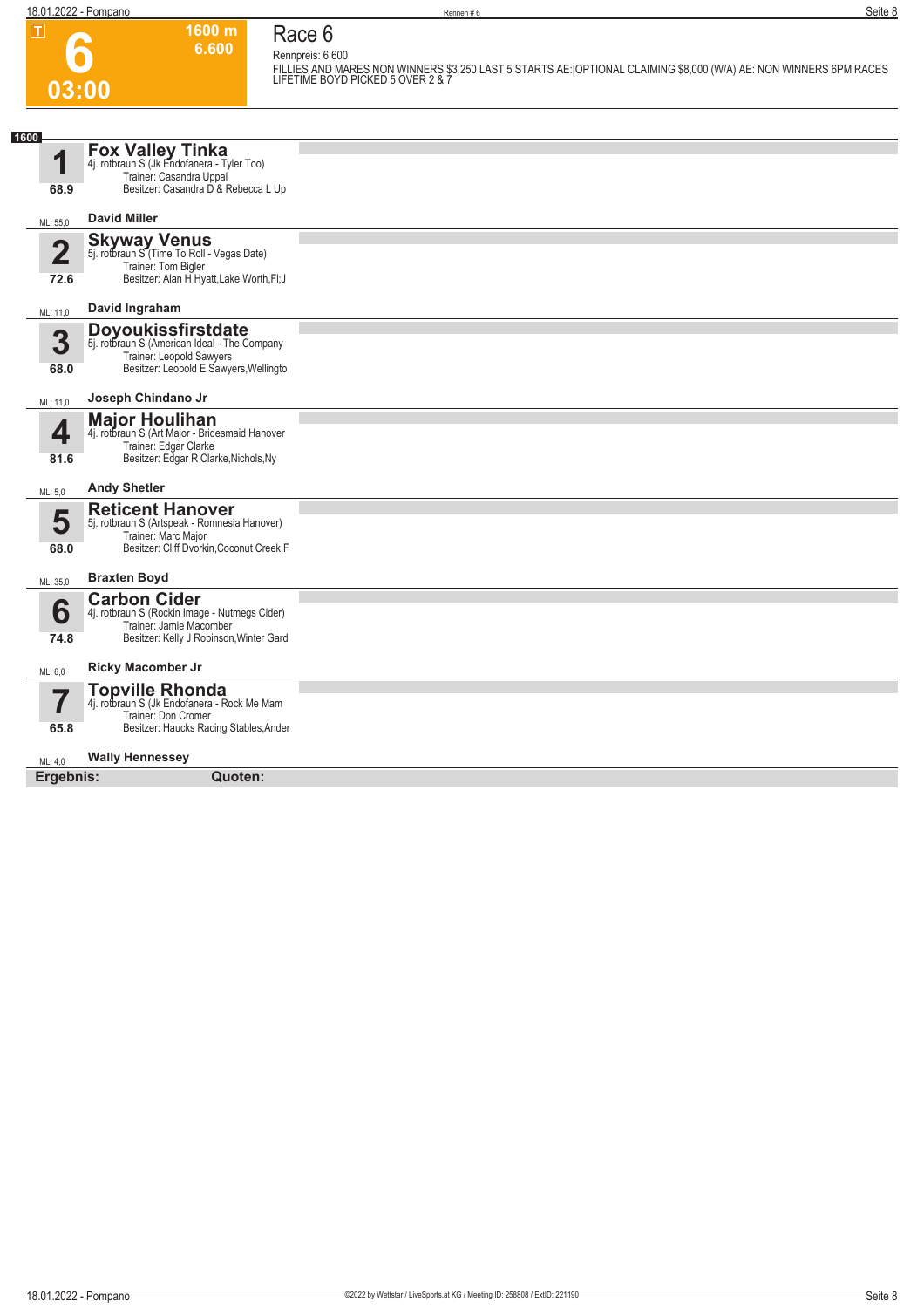**1600 m 6.600**  **Race 7 Rennpreis: 6.600**

**HORSES AND GELDINGS NON WINNERS \$3,500 LAST 5 STARTS|SHETLER PICKED 7 OVER 2** 

# **7 03:20**

| 1600                     |                                                                                                                                                |  |
|--------------------------|------------------------------------------------------------------------------------------------------------------------------------------------|--|
| ◀                        | <b>Prairie Midnight</b><br>6j. schwarz W (Big Jim - Stonebridge Luna)<br>Trainer: Michael Deters                                               |  |
| 68.0                     | Besitzer: Laurie Lee Poulin, Okeechobe                                                                                                         |  |
| ML: 7,0                  | Joseph Chindano Jr                                                                                                                             |  |
| $\mathbf{2}$             | <b>Fred And Roz</b><br>6j. schwarz W (Fred And Ginger - Liv Hanover                                                                            |  |
|                          | Trainer: Scott Nance                                                                                                                           |  |
| 86.2                     | Besitzer: Geno T Sullivan, Elmhurst, II; S                                                                                                     |  |
| ML: 55,0                 | <b>Rick Plano</b>                                                                                                                              |  |
| 3                        | <b>Modern Day Prince</b><br>4j. rotbraun W (Rockin Image - Thesleazyprinc<br>Trainer: Casandra Uppal                                           |  |
| 90.7                     | Besitzer: Casandra D & Rebecca L Up                                                                                                            |  |
| ML: 6,0                  | <b>Patrizio Ancora</b>                                                                                                                         |  |
| 4                        | <b>Freak On A Leash</b><br>7j. rotbraun W (World Of Rocknroll - Sophie K)                                                                      |  |
| 72.6                     | Trainer: Lawrence Cooper<br>Besitzer: Lawrence Cooper, Terry, Ms; W                                                                            |  |
| ML: 4,0                  | <b>Tyler Jones</b>                                                                                                                             |  |
| 5<br>72.6                | <b>Caviart Skipper</b><br>4j. rotbraun W (Betting Line - Caviart Sydney)<br>Trainer: Justin Huckabone<br>Besitzer: Matthew P Dugan, Lebanon, N |  |
| ML: 35,0                 | <b>Justin Huckabone</b>                                                                                                                        |  |
| 6<br>77.1                | Americanation<br>9j. rotbraun W (American Ideal - Cool World)<br>Trainer: Tony Dinges<br>Besitzer: Mason E Shaw, Scenery Hill, P               |  |
| ML: 16,0                 | <b>John Macdonald</b>                                                                                                                          |  |
| $\overline{\phantom{a}}$ | <b>Dinky Dune</b><br>10j. rotbraun W (Duneside Perch - Dream Han                                                                               |  |
| 81.6                     | Trainer: Dane May<br>Besitzer: Dane I May, Newton, II                                                                                          |  |
| ML: 16,0                 | <b>Andy Shetler</b>                                                                                                                            |  |
|                          | <b>Hello Mr P</b>                                                                                                                              |  |
| 8                        | 4j. rotbraun W (State Treasurer - Menagerie)<br>Trainer: Daniel Gassien                                                                        |  |
| 68.0                     | Besitzer: Jemaxpo Racing Stable Llc, W                                                                                                         |  |
| ML: 8,0                  | <b>Braxten Boyd</b>                                                                                                                            |  |
| Ergebnis:                | Quoten:                                                                                                                                        |  |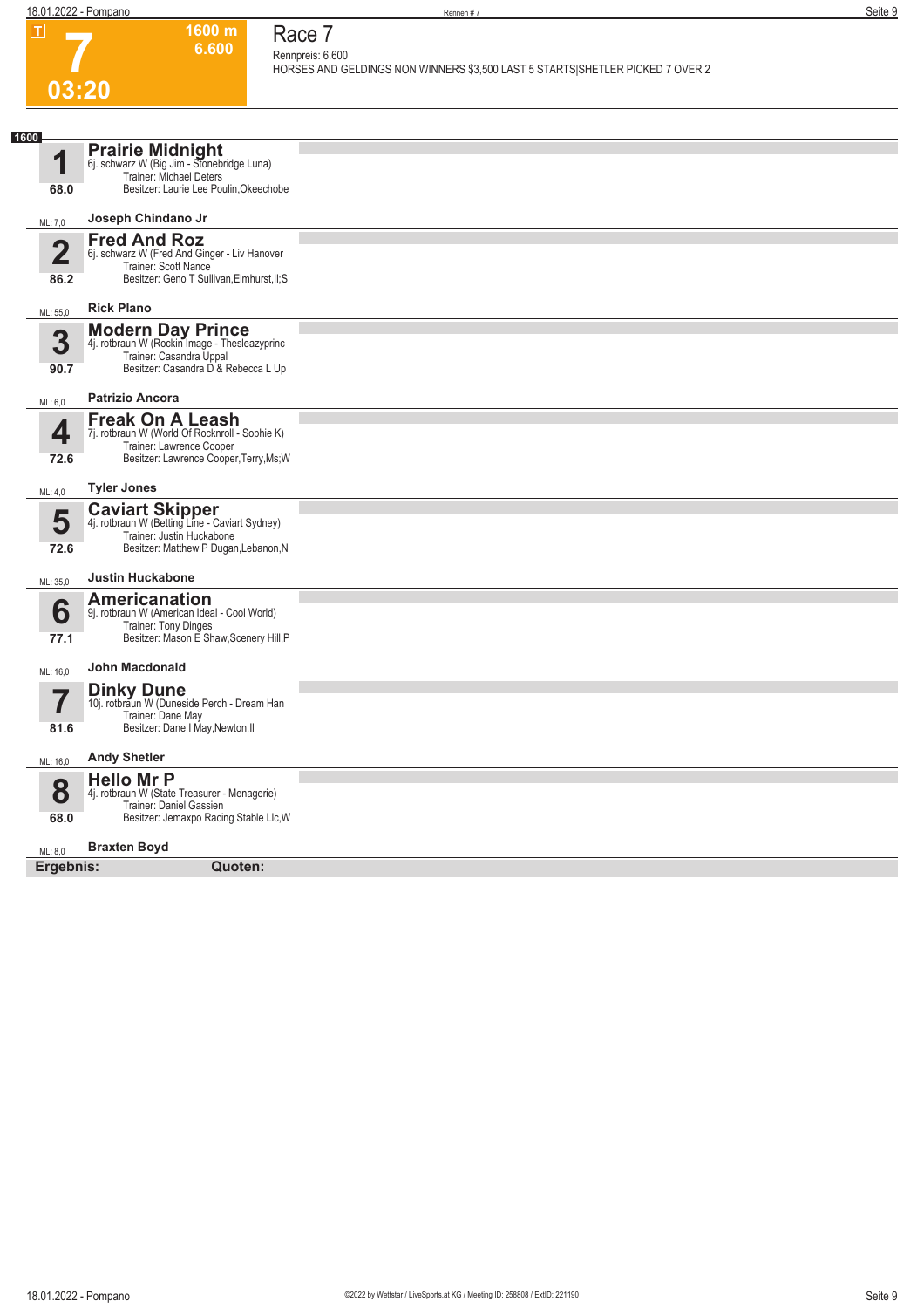**03:40**

**8**

**1600 m 3.500 Race 8 Rennpreis: 3.500**

**TRACKMASTER RATING OF 71 OR LESS AE: NON WINNERS \$800|LAST 5 STARTS AE: NON WINNERS 1PM LIFETIME (DRAW|INSIDE) BOYD PICKED 2 OVER 1** 

| 1600                    | <b>Caviart Richmond</b>                                                   |                        |        |              |                  |                                            |                                                                          |
|-------------------------|---------------------------------------------------------------------------|------------------------|--------|--------------|------------------|--------------------------------------------|--------------------------------------------------------------------------|
| 1                       | 4j. rotbraun W (Betting Line - Rock-A-My Baby<br>Trainer: Joe Pavia Jr    |                        |        |              |                  |                                            |                                                                          |
| 68.9                    | Besitzer: J Whitig, WIngfrd, Pa; J Hess, M                                |                        |        |              |                  |                                            |                                                                          |
| ML: 35,0                | <b>David Miller</b>                                                       |                        |        |              |                  |                                            |                                                                          |
| $\overline{\mathbf{2}}$ | <b>Brushing Up</b><br>4j. rotbraun W (American Ideal - Paints Hall)       |                        |        |              |                  |                                            |                                                                          |
|                         | Trainer: Jeffrey Byron                                                    |                        |        |              |                  |                                            |                                                                          |
| 68.0                    | Besitzer: David G Byron, Thornton, On,                                    |                        |        |              |                  |                                            |                                                                          |
| ML: 4,0                 | <b>Braxten Boyd</b>                                                       |                        |        |              |                  |                                            |                                                                          |
| 3                       | <b>Rope The Moon</b><br>4j. rotbraun W (Art Major - Odds On Lassomyh      |                        |        |              |                  |                                            |                                                                          |
|                         | Trainer: Jake Huff<br>Besitzer: Rosalia Huff, Coconut Creek, F            |                        |        |              |                  |                                            |                                                                          |
| 65.8                    |                                                                           |                        |        |              |                  |                                            |                                                                          |
| ML: 16.0                | <b>Kevin Wallis</b>                                                       |                        |        |              |                  |                                            |                                                                          |
| 4                       | <b>Stirling Ensign</b><br>9j. rotbraun W (Art Major - City Delight)       |                        |        |              |                  |                                            |                                                                          |
| 68.0                    | Trainer: Jennifer Sansone<br>Besitzer: George C Tackley, Syracuse,        |                        |        |              |                  |                                            |                                                                          |
|                         |                                                                           |                        |        |              |                  |                                            |                                                                          |
| ML: 7,0                 | Fern Paquet Jr                                                            |                        |        |              |                  |                                            |                                                                          |
| 5                       | Maybe Ned<br>8j. rotbraun W (Royel Millennium - Ember's Gl                |                        |        |              |                  |                                            |                                                                          |
| 63.5                    | Trainer: Bryce Fenn<br>Besitzer: Marah J Lee, Pompano Beach               |                        |        |              |                  |                                            |                                                                          |
|                         |                                                                           |                        |        |              |                  |                                            |                                                                          |
| ML: 11,0                | <b>Bryce Fenn</b>                                                         |                        |        |              |                  |                                            |                                                                          |
| 6                       | <b>Baby Got Back</b><br>5j. rotbraun S (Bettor's Delight - Village Brass) |                        |        |              |                  |                                            |                                                                          |
| 77.1                    | Trainer: Jim Mc Donald<br>Besitzer: James R Mc Donald, Fort Lau           |                        |        |              |                  |                                            |                                                                          |
|                         |                                                                           |                        |        |              |                  |                                            |                                                                          |
| ML: 4,0                 | <b>John Macdonald</b>                                                     |                        |        |              |                  |                                            |                                                                          |
| ۳,                      | <b>Mittnage A Trois</b><br>9j. rotbraun W (Mach Three - Oven Mitt)        |                        |        |              |                  |                                            |                                                                          |
| 72.6                    | Trainer: Mark Liebowitz<br>Besitzer: Phyllis A & Mark S Liebowitz,        |                        |        |              |                  |                                            |                                                                          |
|                         |                                                                           |                        |        |              |                  |                                            |                                                                          |
| ML: 16,0                | <b>Tyler Jones</b>                                                        |                        |        |              |                  |                                            |                                                                          |
| 8                       | <b>Arsenal</b><br>14j. rotbraun W (Artiscape - Truculent Lady)            | 03.12 Phl              | 5      | 1600         | 12,9 Tetrick Tim |                                            | Keystoneneptune, Johnnyz, Moveoutofmyw                                   |
| 72.6                    | Trainer: Kelly Case<br>Besitzer: Kelly A Case, Pompano Beac               | 16.11 Pcd              | 6      | 1600         |                  | 2,6 Mccarthy Andrew                        | Camsoracle, Blendedwhiskey, Southernspor                                 |
|                         |                                                                           | 09.11 Pcd<br>30.10 Pcd | 1<br>1 | 1600<br>1600 |                  | 3,4 Mccarthy Andrew<br>1,6 Mccarthy Andrew | Arsenal, Rescueplan, Touchtherock<br>Arsenal, Moveoutofmyway, Bombayaway |
| ML: 8,0                 | David Ingraham                                                            | 22.10 Pcd              | 1      | 1600         |                  | 5,3 Mccarthy Andrew                        | Arsenal, Shakerattlenrock, Colossal                                      |
| Ergebnis:               | Quoten:                                                                   |                        |        |              |                  |                                            |                                                                          |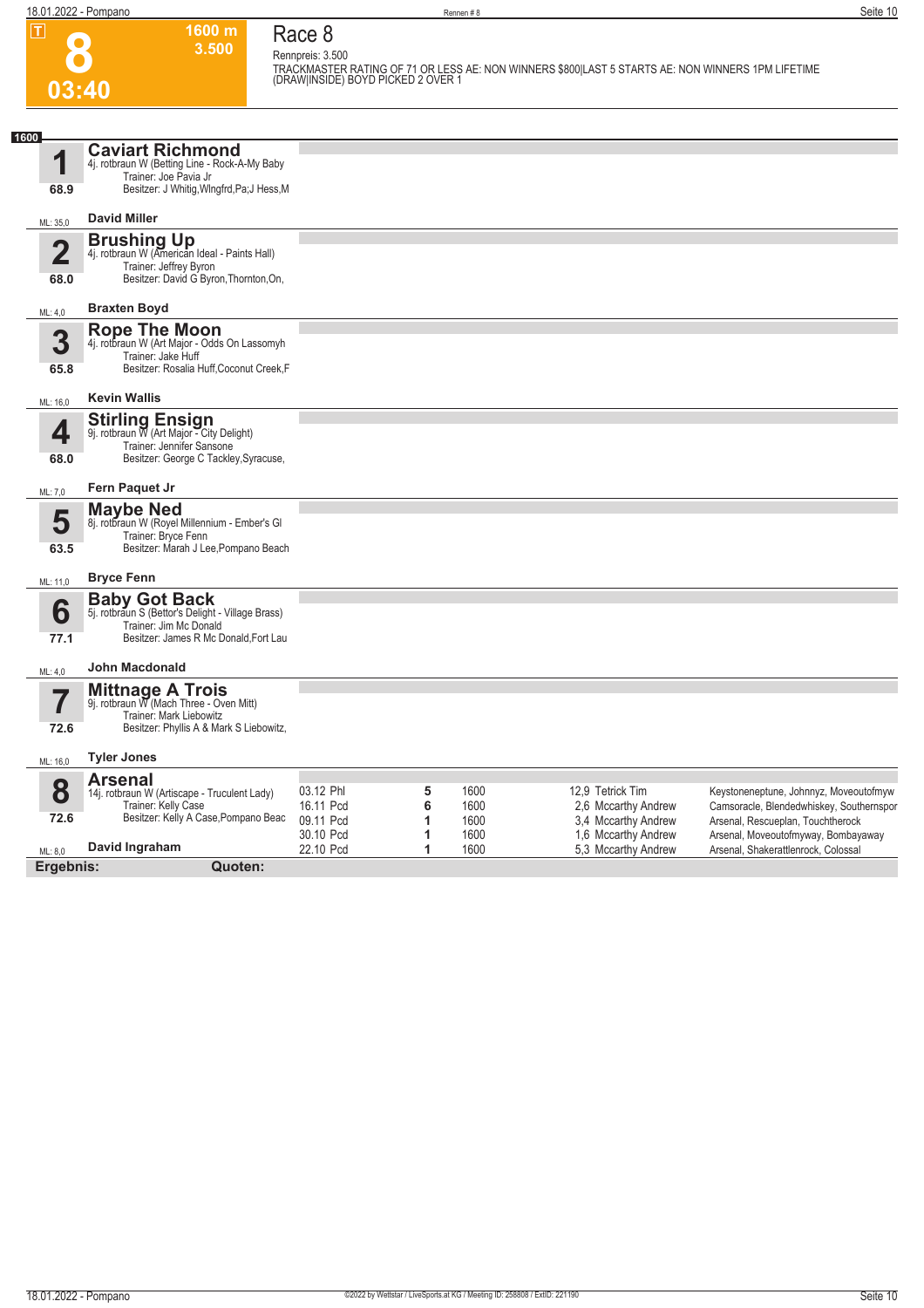## **9 04:00**

### **Race 9 Rennpreis: 6.600**

**1600 m 6.600** 

**FILLIES AND MARES NON WINNERS \$3,250 LAST 5 STARTS AE:|OPTIONAL CLAIMING \$8,000 (W/A) AE: NON WINNERS 6PM|RACES LIFETIME** 

| 1600                            |                                                                                                                                                                          |  |  |
|---------------------------------|--------------------------------------------------------------------------------------------------------------------------------------------------------------------------|--|--|
| 1<br>68.0                       | <b>Cinderella Delight</b><br>6j. rotbraun S (Bettor's Delight - Modern Cinde<br>Trainer: Jennifer Giuliani<br>Besitzer: Cynthia M Saj, Medina, Ny                        |  |  |
| ML: 10,0                        | Fern Paquet Jr                                                                                                                                                           |  |  |
| $\overline{\mathbf{2}}$<br>68.0 | <b>Another Beach Day</b><br>6j. rotbraun S (Somebeachsomewhere - Anoth<br>Trainer: Braxten Boyd<br>Besitzer: Brandy J Boyd, Jonesville, Mi                               |  |  |
|                                 | <b>Braxten Boyd</b>                                                                                                                                                      |  |  |
| ML: 35,0<br>3<br>72.6           | <b>Eataams Trauma</b><br>7j. rotbraun S (Mach Three - Astrmowin)<br>Trainer: Justin Huckabone<br>Besitzer: Matthew P Dugan, Lebanon, N                                   |  |  |
| ML: 7,0                         | <b>Justin Huckabone</b>                                                                                                                                                  |  |  |
| 4<br>81.6                       | <b>A Wish For Wings</b><br>10j. rotbraun S (Royal Mattjesty - Angel Place)<br>Trainer: Edgar Clarke<br>Besitzer: Edgar R Clarke, Nichols, Ny                             |  |  |
| ML: 11,0                        | <b>Andy Shetler</b>                                                                                                                                                      |  |  |
| 5<br>72.1                       | <b>How About Murph</b><br>6j. grau S (Allamerican Native - Angels Have<br>Trainer: Marvin Luna<br>Besitzer: Marvin Alfredo Luna, Delray B                                |  |  |
| ML: 7,0                         | <b>Marvin Luna</b>                                                                                                                                                       |  |  |
| 6<br>68.9                       | <b>Prairie Cougar</b><br>6j. rotbraun S (Royel Millennium - Cat Lady)<br><b>Trainer: Michael Deters</b><br>Besitzer: Michael D Deters, Coconut Cr<br><b>David Miller</b> |  |  |
| ML: 9,0                         | <b>Hypnotic Racer</b>                                                                                                                                                    |  |  |
| 7<br>86.2                       | 6j. grau S (Hypnotic Blue Chip - Dark Mood)<br>Trainer: Rick Plano<br>Besitzer: Maryann Plano, Anderson, In                                                              |  |  |
|                                 |                                                                                                                                                                          |  |  |
| ML: 7,0                         | <b>Rick Plano</b>                                                                                                                                                        |  |  |
| 8<br>65.8                       | <b>Vicious Circle</b><br>5j. rotbraun S (Manhardt - Vivacious Raider)<br>Trainer: John Hallett<br>Besitzer: Rick Howles, Lk Orion, Mi; Geof                              |  |  |
|                                 |                                                                                                                                                                          |  |  |
| ML: 5,0                         | <b>Wally Hennessey</b>                                                                                                                                                   |  |  |
| Ergebnis:<br>Quoten:            |                                                                                                                                                                          |  |  |